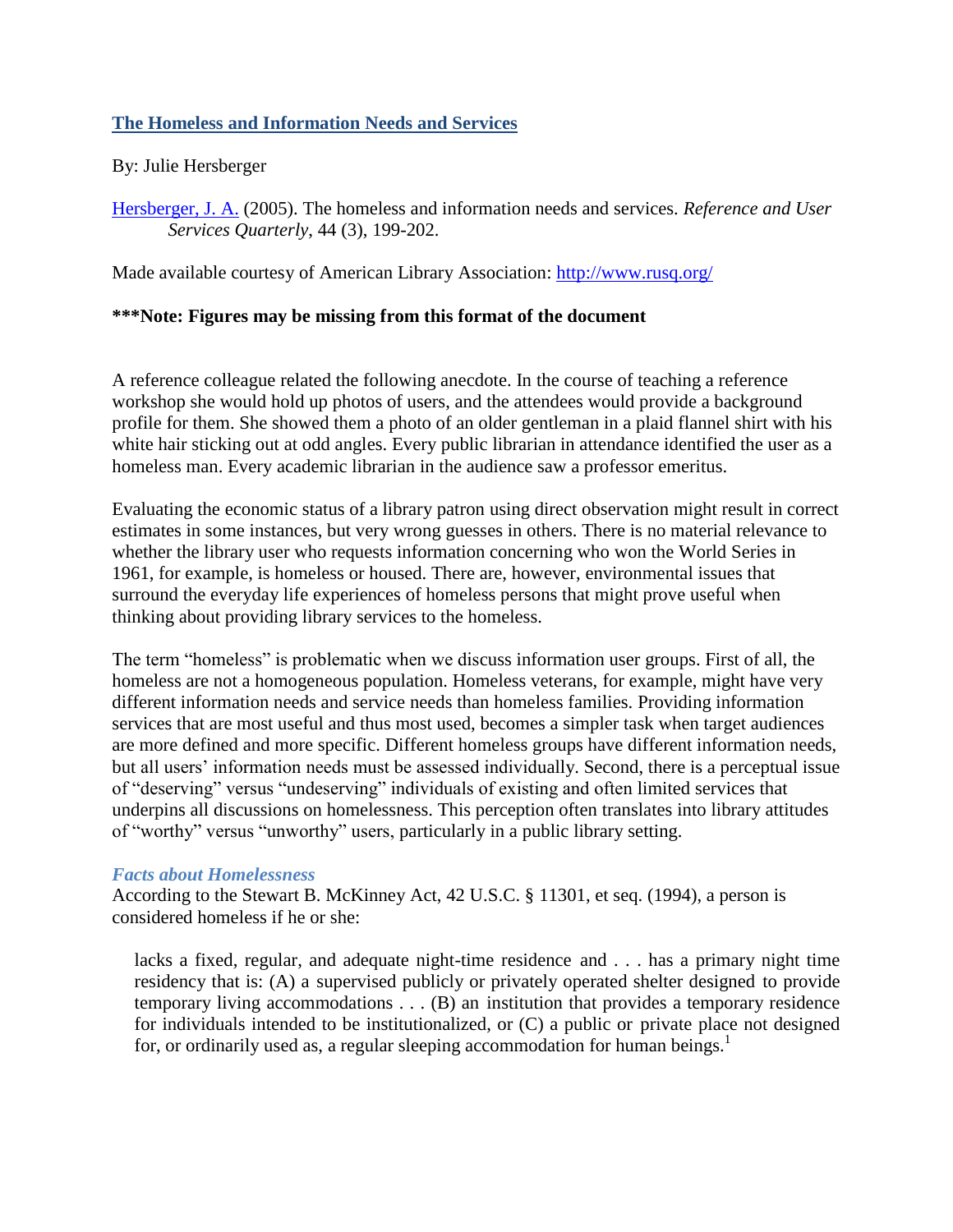People become homeless for many different reasons (emphasis on the plural). Basically, poverty and a lack of shelter form the primary reasons. In many cases, individuals can resolve one life crisis, but the homeless most often have been dealt multiple crises including various combinations of mental health issues, substance abuse, domestic violence, loss of a job, loss of a loved one, loss of one's home, and so forth. Information needs are often tied to the reasons that one becomes a homeless statistic, and the local services that can be provided to help resolve these problems.

The question regarding the number of people who are homeless is a very difficult question to answer. Estimates range from a few hundred thousand to over three million. The time that one spends being homeless is a critical issue. The chronically homeless spend very long periods living on the streets or in substandard housing. Probably the largest number of homeless people could be categorized as experiencing "periodic" homelessness, in which various circumstances result in the loss of housing. Persons who lose their homes due to natural disasters or from relocating to a new area are considered "temporary" homeless persons. Finally, those classified as living in "total" homelessness are those who have not only lost their shelter but also suffer from a loss of other important social supports such as family connections or public assistance.<sup>2</sup>

# *Everyday Life Information Needs*

In past research efforts, homeless persons have articulated several everyday life information needs. These needs include information about:

- Finances
- Relationships with others
- Childcare
- Housing
- Health and health care (for self and for others)
- Employment
- Education (for self and for others)
- Transportation
- Public assistance (for self and for others)<sup>3</sup>

Not all of the information needs of the homeless are best answered by public librarians. Libraries might not have the lists for local subsidized housing available, but librarians ought to be able to know where in the community such information is known (that is, information and referral).

It is important to note that when addressing some questions, there may be other important issues that must be recognized prior to providing the best, most useful information. For example, some of the homeless are seeking job information, but simply providing information on available jobs is not always enough. If public transportation does not stop near the place of work, then a list of jobs might be useless information. Sometimes homeless parents cannot accept a job that is available only on the night shift due to the lack of affordable or available childcare during those hours.

As noted above, it is not always the questions themselves that render the status of the inquirer important; the everyday context is often crucial to understand. A CEO and a homeless person who both need to find a new place to live are basically asking the same question. However, the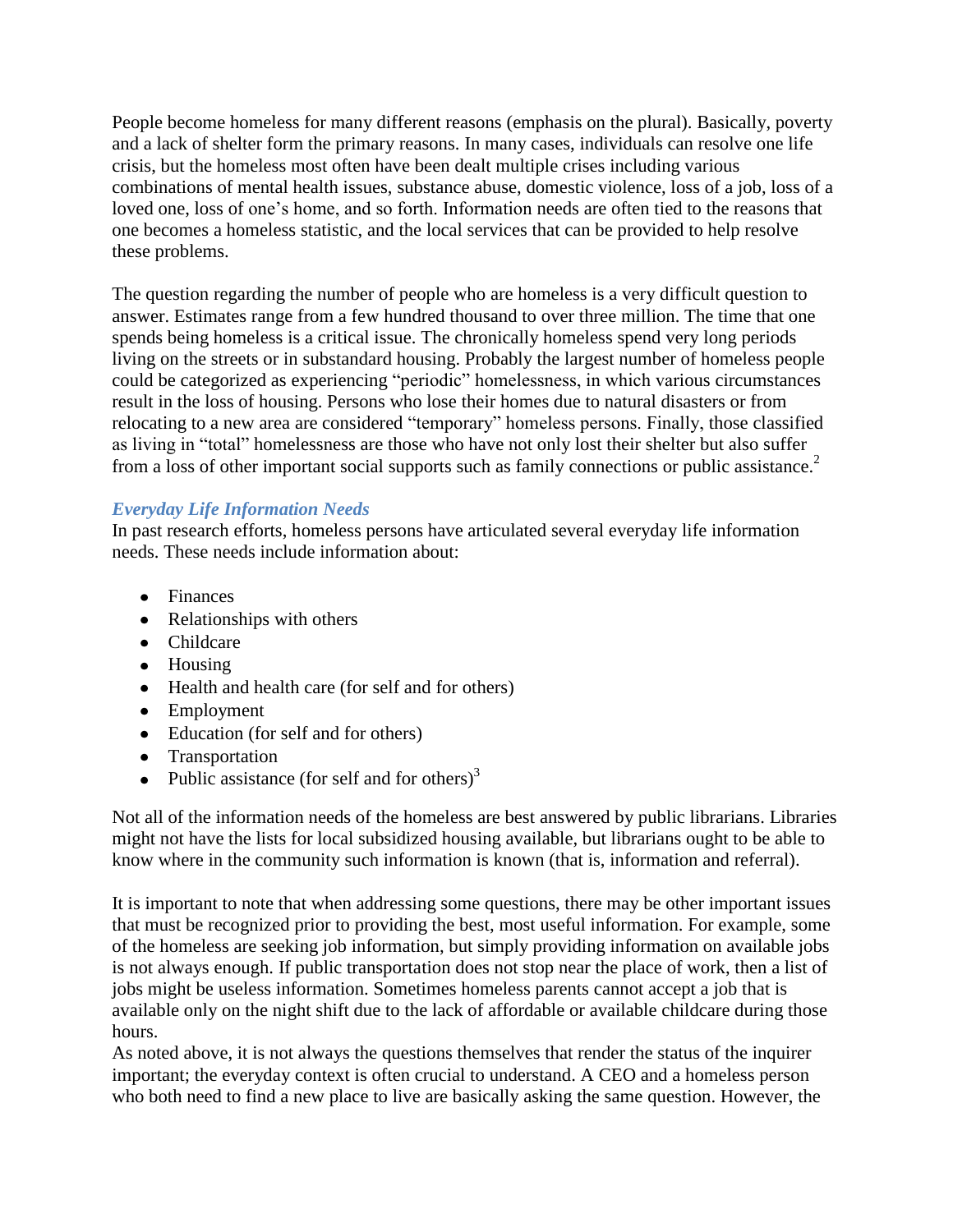CEO will have many more options and thus seeks— and receives—much more information. And, often, there are many more information providers able and eager to provide that information to the CEO.

### *Providing Services to the Homeless*

The primary issue facing service providers to the homeless can be summed up in one word: attitude. A decade of studying the homeless as an information-user population has frequently called attention to the subject of the attitude of the information provider. In one study, those who provided information in a friendly manner were often referred to as "friends." However, in many circumstances, the homeless were very sensitive to a feeling of "unworthiness" in the perception of the information provider. Practitioners and LIS students should be encouraged to review ALA's Policy on Library Services for the Poor (Policy 61 in the ALA Policy Manual). The policy states that libraries should strive to remove existing barriers to service access and to improve services provided, taking into consideration the information and services needs of poor people. Poor people, especially the homeless, are marginalized populations already denied or struggling for full participation in a democratic society, but libraries ought to be social institutions of inclusion, not exclusion.

Categorizing an entire class of people as "problem patrons" is outright discrimination. Inappropriate behavior is a legitimate reason for asking a user to leave the library, but this is a separate issue from the user's social status. Toddlers, who can be smelly and loud, are not in the library reading anything and are often asleep, but no one advocates that this is a problem patron group unworthy of library services.

The library literature is split on the issue of library services to the homeless. The ALA Code of Ethics advocates information access and service provision to everyone regardless of demographic or other attributes. Some in the profession disagree. Cronin expressed what others have also advocated when he stated that "a library is not a refuge for the homeless  $\dots$ . A disruptive minority is effectively preventing the majority of bona fide library patrons from exercising their rights." $4$ 

Again, it is not the fact that the person is homeless that ought to determine worthiness for service. Anyone who is disruptive ought to be asked to leave the library. However, it is very doubtful that Cronin and others would classify two- and three-year olds as a problem patron group. Policies need to be applied equally. Users and staff who are overly perfumed cause physical reactions in others. While this issue has been addressed in the library literature, few refer to those wealthy enough to douse themselves in fragrance as a problem patron group. Isn't this disruptive minority abridging the rights of others too?

And why can't a library be a refuge for the homeless? There have been many articles in the past concerning the library as a "sanctuary" where individuals have gained information that greatly improved their everyday lives. Articles in library journals and various newspapers and other popular press venues celebrate the gains that many homeless individuals have realized through their use of the public library. ALA president Carol Brey-Casiano believes that "libraries are a safe haven for the homeless across the country, regardless of their location," and that libraries are often organizations that can better the lives of homeless users.<sup>5</sup>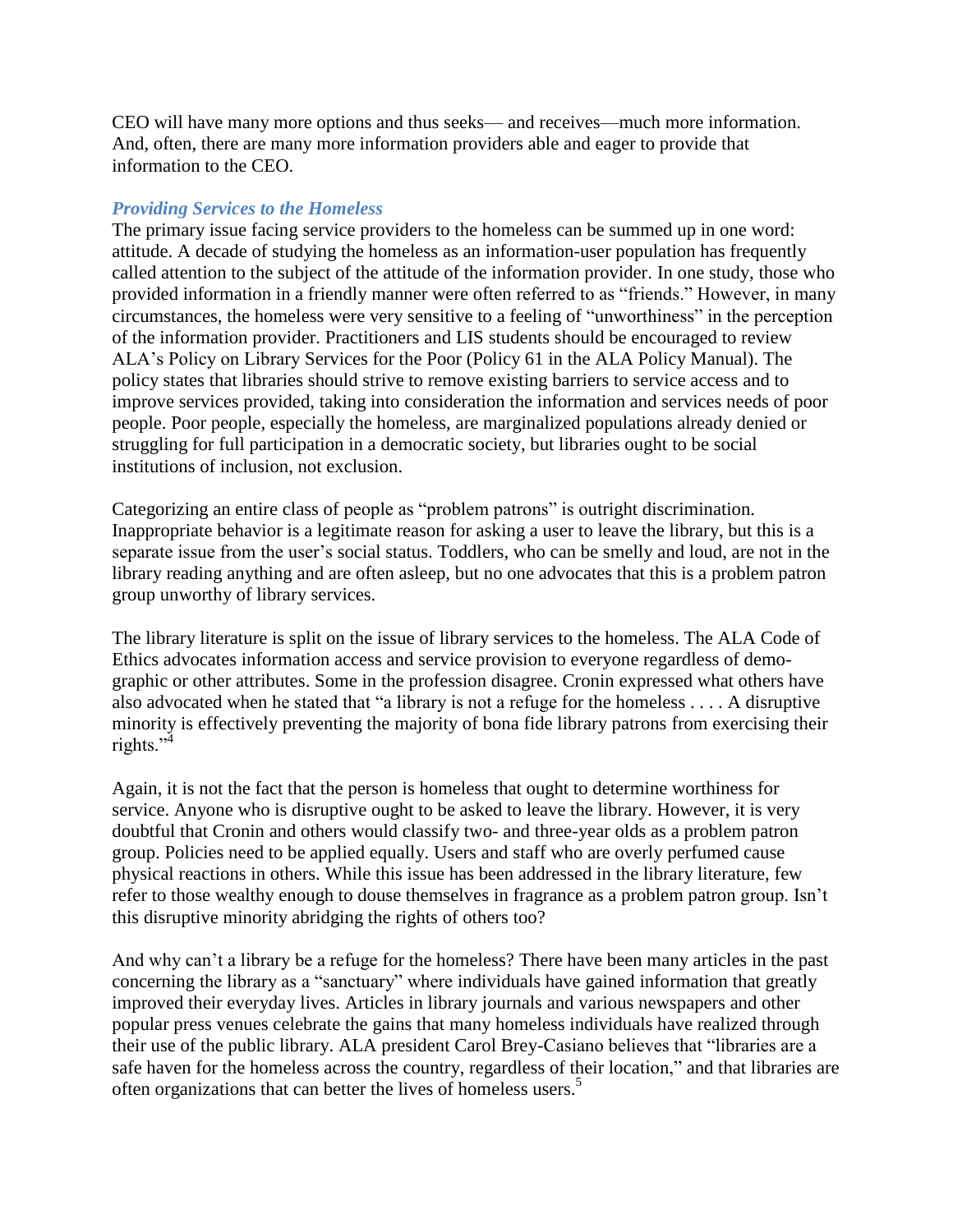While the attitude of individual staff members is critical to the provision of library services, equally as critical is how policy is promulgated and implemented. Patron behavior policies that determine access to information need to be focused on behaviors that are specifically delineated and then equally enforced. If the policy states that users may not sleep in the library, the pillar of the community snoozing away in the local history room after having a little too much wine at lunch should be asked to leave along with the homeless person sleeping in the reference area. The question of unequal enforcement of policy is one that individual libraries must discuss on a regular basis. Continuing efforts to discuss such policy issues at the state and national levels are also an important goal.

### *Assessing Information Service Needs and Providing Needed Services*

I have long advocated that students of public librarianship be very active in assessing information needs of any identifiable user group. This involves getting out from behind the desk and, as needed, getting out of the library. Asking users for input is always a good idea as well, such as interviewing potential users in homeless shelters and soup kitchens about their information needs. Questioning other local service providers for input might prove valuable as well. Think outreach. If your children's department provides story times at various locations around town, such as nursery schools and daycare centers, why not consider providing a similar service to local family homeless shelters? Mark lists the following needs of children in homeless shelters that can be met by a visit from a librarian:

- These children need special attention due to their homeless status.
- These children often do not receive the attention they need.
- These children need respect and the sense of being important to someone.
- These children need stability.
- These children need their lives enriched.
- These children need to discover (or rediscover) their ability to believe.
- These children may have shorter attention spans than other children, and need books that will aid in lengthening their ability to focus.
- These children often want lots of affection, and need lots of hugs.
- These children need volunteers [and professionals] to prove themselves.
- These children need the comfort and special bond that can be created when adults read aloud to children.<sup>6</sup>

Homeless children living in family shelters are a great example of a very deserving user population. Libraries can make a difference in these young lives. If cost becomes an issue, such endeavors are often ones that local organizations will help fund.

Being creative in other ways can also help provide information to the homeless. One nonprofit group in a northeastern state received a large donation of Tyvek plastic sheeting on which they printed up the location and contact information of where one could find local homeless shelters, soup kitchens, and other public service providers. This virtually indestructible material did not disintegrate in rainy or snowy weather, nor did it fade from sun exposure. Think creatively when placing information like this around town. While there are some fairly obvious places to display